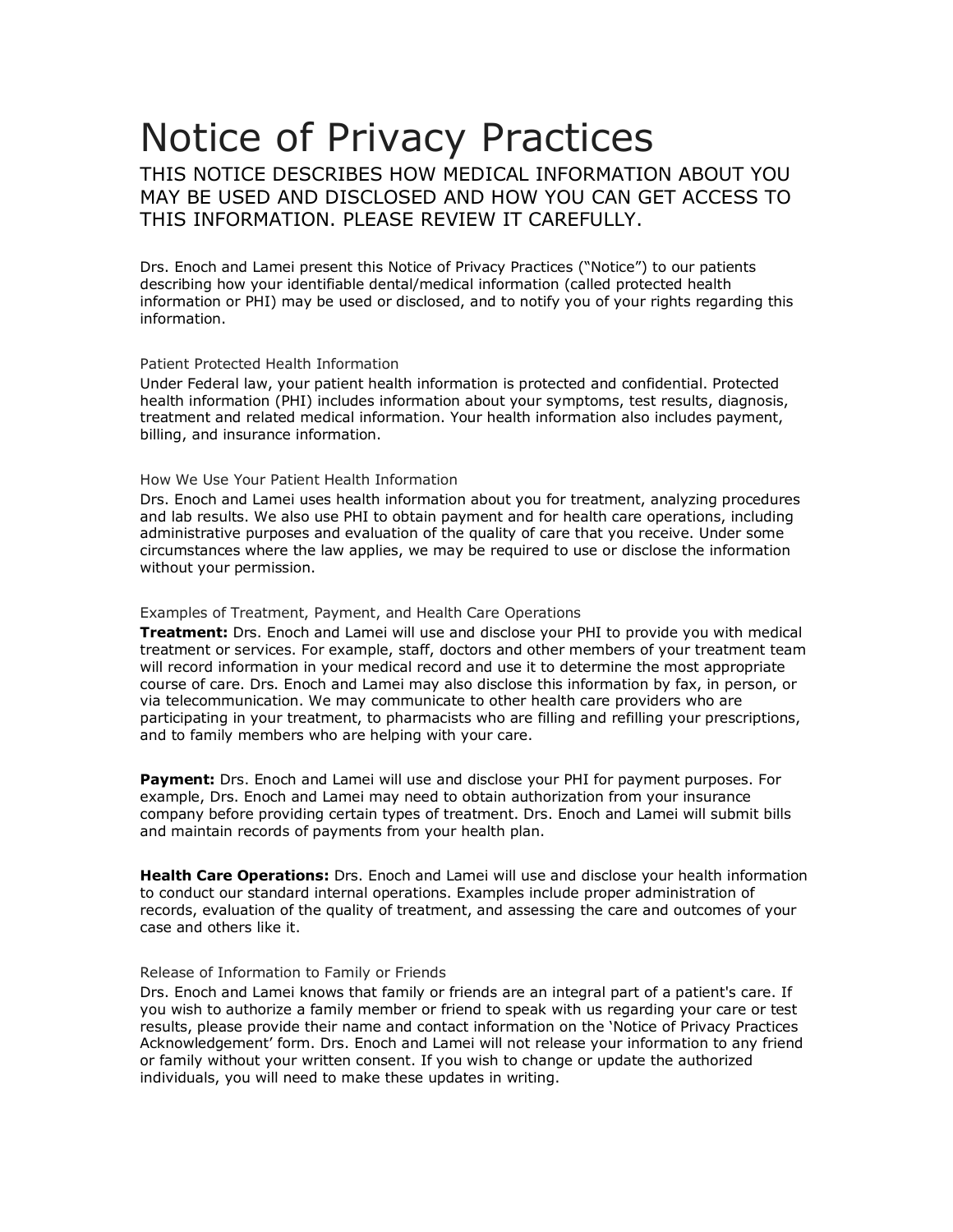## Special Uses

Drs. Enoch and Lamei may use your information to contact you with appointment reminders by phone or mail. Drs. Enoch and Lamei may also contact you to provide information about treatment alternatives or other health-related benefits and services that may be of interest to you. This communication may be sent to you via phone or mail. If you have granted written permission, the above information may also be sent to you via email. If you wish to authorize the use of email as a method for Drs. Enoch and Lamei to communicate with you, sign the proper section on the 'Notice of Privacy Practices Acknowledgement' form.

# Other Uses and Disclosures

Drs. Enoch and Lamei may use or disclose your protected health information for other reasons, even without your consent. Subject to certain requirements, Drs. Enoch and Lamei is permitted to give out health information without your permission for the following purposes:

- **Required by Law:** Drs. Enoch and Lamei may be required by the law to disclose your PHI for certain purposes, such as reporting gunshot wounds, suspected abuse or neglect, or similar injuries and events.
- **Research:** Drs. Enoch and Lamei may use or disclose information for approved medical research subject to specific criteria.
- **Public Health Activities:** As required by law, Drs. Enoch and Lamei may disclose vital statistics, diseases, proof of immunization, information related to recalls of dangerous products, and similar information to public health authorities.
- **Health Oversight:** Drs. Enoch and Lamei may be required to disclose information to assist in investigations and audits; eligibility for government programs; inspections; licensure or disciplinary actions; compliance to civil rights laws; and similar activities.
- **Judicial and Administrative Proceedings:** Drs. Enoch and Lamei may disclose information in response to an appropriate subpoena or court order.
- **Law Enforcement Purposes:** Subject to certain restrictions, Drs. Enoch and Lamei may disclose information required by law enforcement officials.
- **Deaths:** We may report information regarding deaths to coroners, medical examiners, funeral directors, and organ donation agencies.
- **Serious Threat to Health or Safety:** Drs. Enoch and Lamei may use and disclose information when necessary to prevent a serious threat to your health and safety or the health and safety of the public or another person.
- **Military and Special Government Functions:** If you are a member of the armed forces, Drs. Enoch and Lamei may release information as required by military command authorities. Drs. Enoch and Lamei may also disclose information to correctional institutions or for national security purposes.
- **Workers' Compensation:** Drs. Enoch and Lamei may release information about you as authorized by and to the extent necessary to comply with laws relating to workers' compensation or similar programs providing benefits for work-related injuries or illness.

In any other situation, we will ask for your written authorization before using or disclosing any identifiable health information about you. If you choose to sign an authorization to disclose information, you can later revoke that authorization to stop any future uses and disclosures.

#### Individual Rights

You have the following rights with regard to your health information. Submit any concerns in writing to Drs. Enoch and Lamei's Compliance Officer.

**Request Restrictions:** You may request restrictions on certain uses and disclosures of your